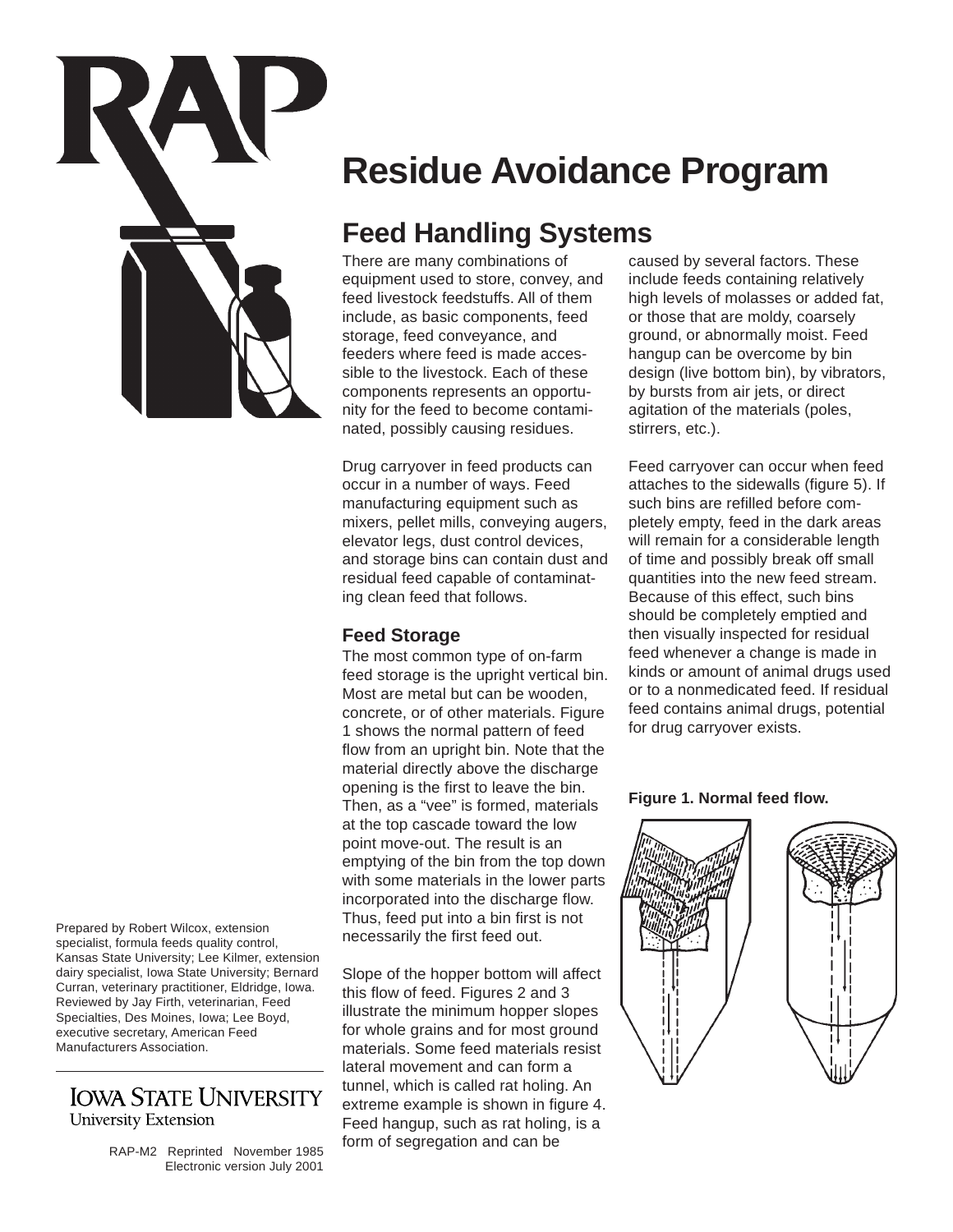### **Figure 2. Minimum hopper slopes.**



45° min. Grain hopper slope 60° min. Feed hopper slope

**Figure 3. Minimum hopper slopes for corn.**



Angle of repose

## **Figure 4. Extreme case of feed hang-up."**



A frequently overlooked, but simple measure to help reduce feed contamination is to identify each bin on a farmstead. Painting a number, feed name, or letter on the side of the bin near the filling door or ladder will serve to identify each bin and avoid confusion by feed delivery truck drivers, hired employees, and others.

Bin management techniques can greatly reduce carryover and improve feed quality. Periodically, all feed bins should be emptied completely and inspected. Feed not removed by normal means should be manually removed. This **must** be done when changing feed medications or switching to withdrawal feeds because it reduces the chance for mixing medicated and withdrawal feeds, and will also reduce buildup of moldy feed in bins. Moldy feeds are particularly a problem during hot, humid months and winter months when moisture condenses inside bins and runs down the sides onto feeds. Where several bins share a common wall, periodic inspection for holes that allow feed to flow between bins should be made. Similar inspections of augers that pass through bins may detect dumping of medicated feeds into withdrawal feed bins. Dusts from conveying medicated premixes and feed into overhead bins may leave a layer of medication on unmedicated feeds.

# **Feed Conveyors**

Screw augers are a common means of feed conveyance between storage facilities and to feeders. Figure 6 gives a cross section of a typical screw auger. Note the gap between the screw flights and the housing. This is necessary to prevent undue wear on the edges of the flights and on the auger housing. This gap allows a layer of feed to remain in the conveyor even though no more feed comes out the discharge end. This residual feed is usually removed when the next

conveyance of feed is made. Depending on the length of the screw auger, considerable amounts of medicated feed can be carried over and discharged into the next bins or feeders that are filled.

Drag-type conveyors have much less residual feed carryover but are more expensive to purchase and maintain. The same precautions as for screw conveyors must be exercised.

# **Pneumatic Conveyor Systems**

Pneumatic conveyance systems are increasing in popularity because of their capability to move large quantities of feed over extended distances. Segregation of ingredients can occur and, unless specific management techniques are implemented, residual feed left in the tubes may be a source of contamination of following feeds. Dust collectors (cyclones) may be needed in bins to ensure uniform feed distribution. Designation of which bins are being filled should be clearly visible at any coupling locations. This can help avoid a mistake in sending feed to the wrong location.

Any feed delivery systems may have low spots where feed can collect. For example, spaces between augers and diversion slides in feeder chutes will fill with feed as it passes over the chute. Therefore, it is recommended that withdrawal feeders be placed at the far end of auger runs or, better yet, on separate systems to avoid potential contamination. Levels of as little as 1 pound of medicated feed per 100 pounds of non-medicated feed may contribute to drug carryover, which may result in drug residues in animal tissues.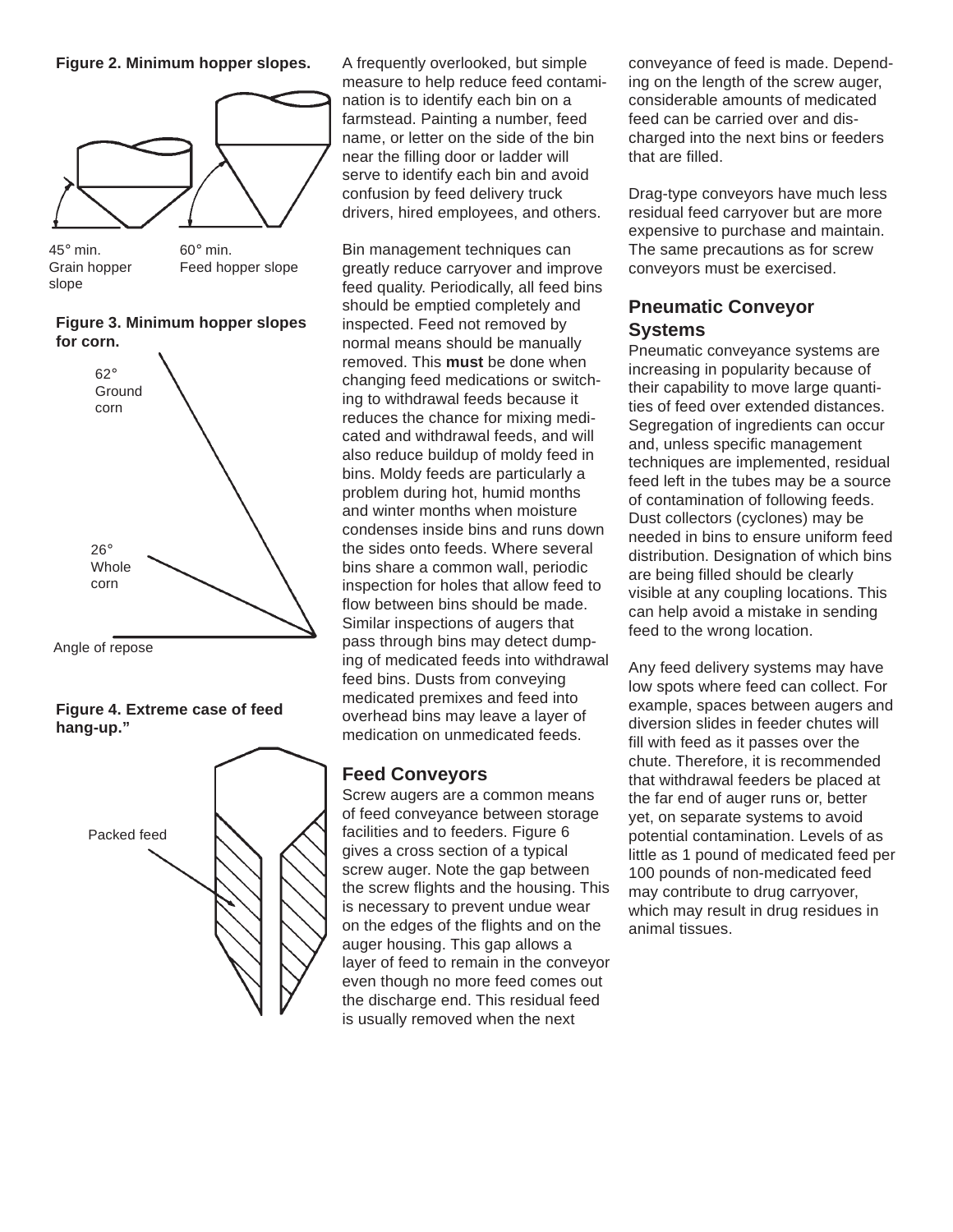### **Figure 5. Feed flow in bulk bin. Feeders**



**Figure 6. Cross section of screw conveyor.**



**Figure 7. Feed flow in feeder.**



**Figure 8. Feed flow in feeder.**



Feeders come in a variety of shapes and sizes. Most provide a storage area from which the feed flows by gravity to the animal access area. Typical feeders are shown in figures 7 and 8. Note the feed flow pattern and the areas where feed might continue to reside after the gravity flow ceases.

Depending on the shape of the feeder, considerable amounts of a medicated feed could remain in a feeder that appears to be empty. Addition of new feed may dislodge part of the old feed, making it available to the livestock using the feeder.

Because of this characteristic, feeders should be completely emptied, then visually inspected for residual feed whenever changes are made in kinds or levels of animal drugs or to nonmedicated feed.

Drop or floor feeding systems are less likely to cause contamination because residual feed is minimized. Feed allowed to build up in corners of pens due to overfeeding may be a potential source of residues.

# **What is Segregation?**

Segregation can occur in ingredients and in mixed feeds. In ingredients, it is the separation of certain fractions or particles from the remainder of the material. In mixed feeds, segregation is separation of one or more ingredients, or fraction of an ingredient, from the remainder of the mix.

Segregation may occur at a number of sites in the handling and processing operations used to manufacture and deliver feeds (figures 9 and 10). Partial remixing may occur during handling and processing operations, reducing the overall segregation effect on the finished feed.

Mixed feeds are subject to segregation because of differences in particle size, particle shape, and density of the various ingredients. The feed ingredients, for example, can be

satisfactorily mixed in the mixer become slightly segregated as they drop into the bin, be somewhat remixed in the bin auger and elevator leg, become markedly segregated in the free-air fall into the feeder, and be remixed (partially) in the outflow from the feeder.

# **Where Does Segregation Occur?**

Table 1 lists some of the more common sites for segregation of mixed feed. Note that these are all subsequent to the mixing equipment. Theoretically, segregation can occur in mixers, but the result is the same as incomplete mixing. Table 2 lists some possible solutions.

### **What Causes Segregation?**

The major factors involved in segregation are particle size, shape, and density. Very large particles and very fine particles tend to segregate when combined. Particle shape is a definite factor both when particles are in free fall through air as they pile up in storage. Flat particles will tend to fall slower and remain where they fall. Round or near-round particles will fall faster and will tend to roll towards the storage walls. Particles with high density will be less affected by the free fall air resistance than will those of low density. The less dense and smaller particles will tend to be carried toward the walls by the air current created in the bin.

These factors interact in many ways. For example, a formula that combines large, flat, low-density particles with small, cuboidal, high density particles (such as a mix of rolled oats and salt) results in a mixture that segregates markedly when subjected to vibrations or dropped into a storage bin. Addition of other ingredients having physical properties between these extremes will greatly improve the stability (reduce the tendency to segregate) of the mixed feed. Additions of fats, molasses, or other liquids also will reduce particle segregation by agglomerating smaller particles into larger ones.